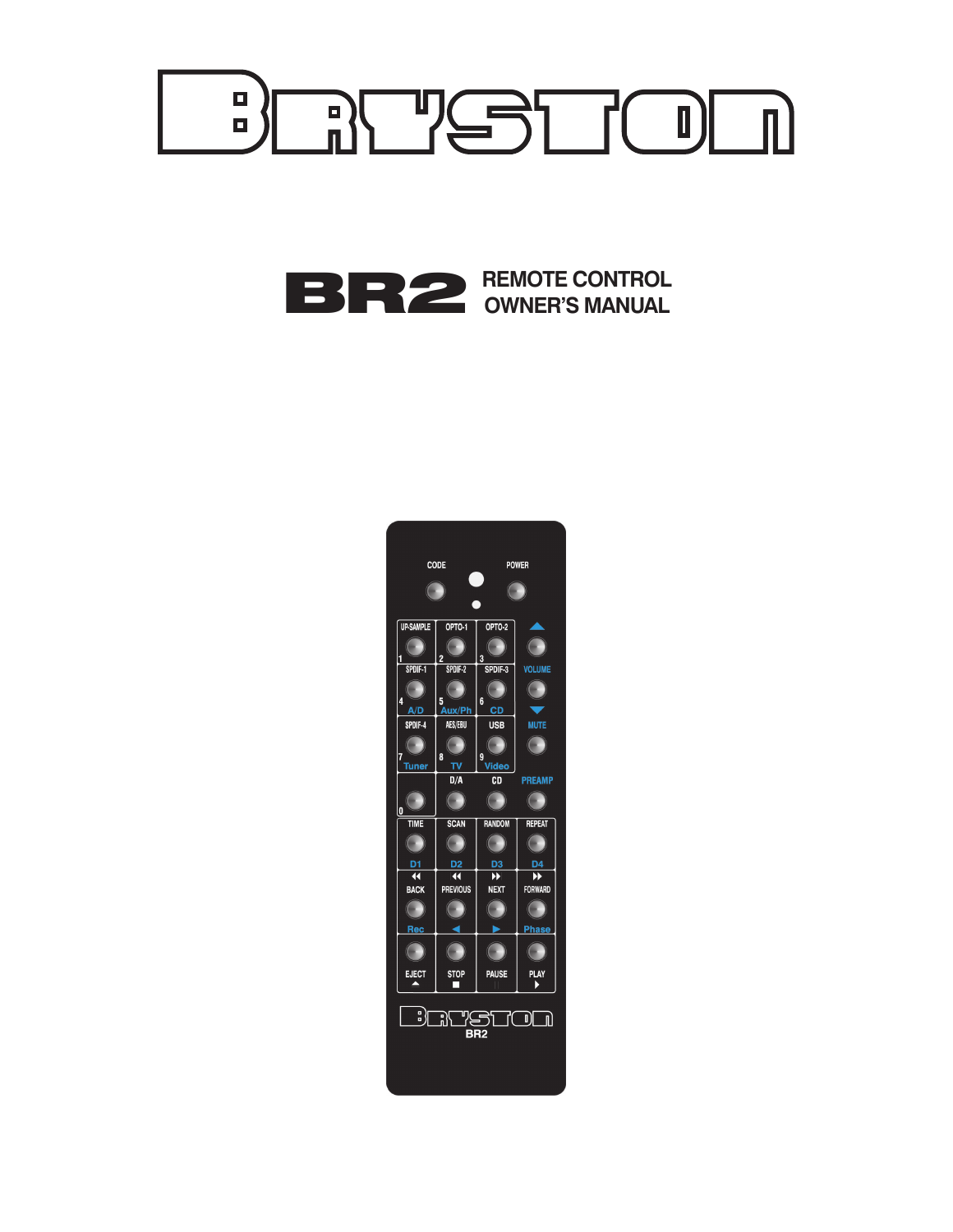# BR2 HANDHELD INFRA-RED REMOTE CONTROL

**For use with Bryston BCD-1 CD player, BDA Digital-to-Analog Converters, B60R & B135 Integrated Amplifiers, BP6, BP17 & BP26 Preamps & BDP Digital Players**

#### FEATURES:

- **● Powered by two "AAA" batteries. Replace battery by removing bottom cover plate by removing the four Philips screws on the rear of the remote unit.**
- **● Automatic motion-sensing backlight\*. Can be disabled by entering the 3 digit code "792"**
- **● Power saving ambient light level sensor inhibits backlight when not needed.**
- **● Solid machined aluminum enclosure and push buttons.**
- **● Can be used with over 7 different Bryston amps & preamps**
- **● Special function codes customize preformance**

# PROGRAMMING the BR2 REMOTE CONTROL:

#### **SETTING UP THE BR2 TO BE USED WITH DIFFERENT BRYSTON MODELS:**

- 1st) Press and hold the CODE button on the BR2 remote until the red LED begins to flash (usually takes about 5 seconds). As soon as the LED remains steadily RED, release the CODE button and enter the the 3 digit code before the LED goes out. The LED will flash twice after a valid code has been successfully entered.
- 2nd) Enter a three digit code as follows:
	- **711**: SP2 PreAmp/Processor
		- **712**: B100 integrated amplifier
		- **721**: BP26 preamp \*
	- **722**: B60R integrated amplifier & BP6 preamp

**Other codes:**

- **792**: Toggle motion sensor on/off (backlight control)
- **797**: Toggle backlight on/off
- *\* See also* Model Select Buttons *below.*

#### BACKLIGHT OPERATION

When enabled, the backlight will only come on when the ambient light falls below a predetermined level. If the motion detector (code 792) is disabled then the backlight will come on only when a button is pressed AND the ambient light level is low enough. If both the backlight and the motion detector are both enabled the backlight will come on when the unit experiences movement and/or when any of the buttons are pressed AND the ambient light is low enough.

#### MODEL SELECT BUTTONS:

There is no need to set any special codes when using the BR2 remote with Bryston's BCD-1 CD player, BDA-1 stand-alone D/A converter or BDP-1 digital player. When using the BR2 remote with Bryston preamps and integrated amplifiers use the model specific codes above.

# PROGRAMMING/CONTROLLING the B135/BP17 via the BR2 REMOTE CONTROL:

Press and hold the CODE button on the remote control until the red LED flashes and release it when the LED remains steadily lit. Then enter the 3 digt code as listed below before the LED goes off. The LED will flash to confirm transmission and then extinguish.

- **001**: select analog source 1 (A/D) **019**: balance left **082**: select digital source 2 (D2) **002**: select analog source 2 (AUX/PH) **020**: balance right **083**: select digital source 3 (D3) **003**: select analog source 3 (CD) **029**: power on **084**: select digital source 4 (D4) **004**: select analog source 4 (TUNER) *058*: mute on **245**: set/reset *Pass Through* mode
- 
- 
- -
- **008**: volume down **063**: record monitor off
- 
- 
- 
- 
- **005**: select analog source 5 (TV) **059**: mute off **247**: Set *Trigger 2* for current source
- **006**: select analog source 6 (VIDEO) **061**: record monitor toggle **248**: Clear *Trigger 2* for current source
- **007**: volume up **1062**: record monitor on **255**: System reset; restore defaults

While most of these codes are primarily intended for controlling the B100/BP16 via it's RS232 port (with system controllers such as those provided by Crestron or AVX, etc) they can also be sent via the BR2 infra-red remote. *For more information see the B100 Owners Manual* or the *BP16 Owner's Manual.*

#### N.B. **MOTION SENSOR:**

The motion sensor used in the BR2 consists of a free moving metal ball in a metal tube. This type of motion sensor replaces the older mercury sensor which Bryston no longer uses due to health and safety reasons. However, the moving ball type of sensor can, if shaken, produce a slight rattling sound which might make you think that something is lose. It's not. It's just the sensor.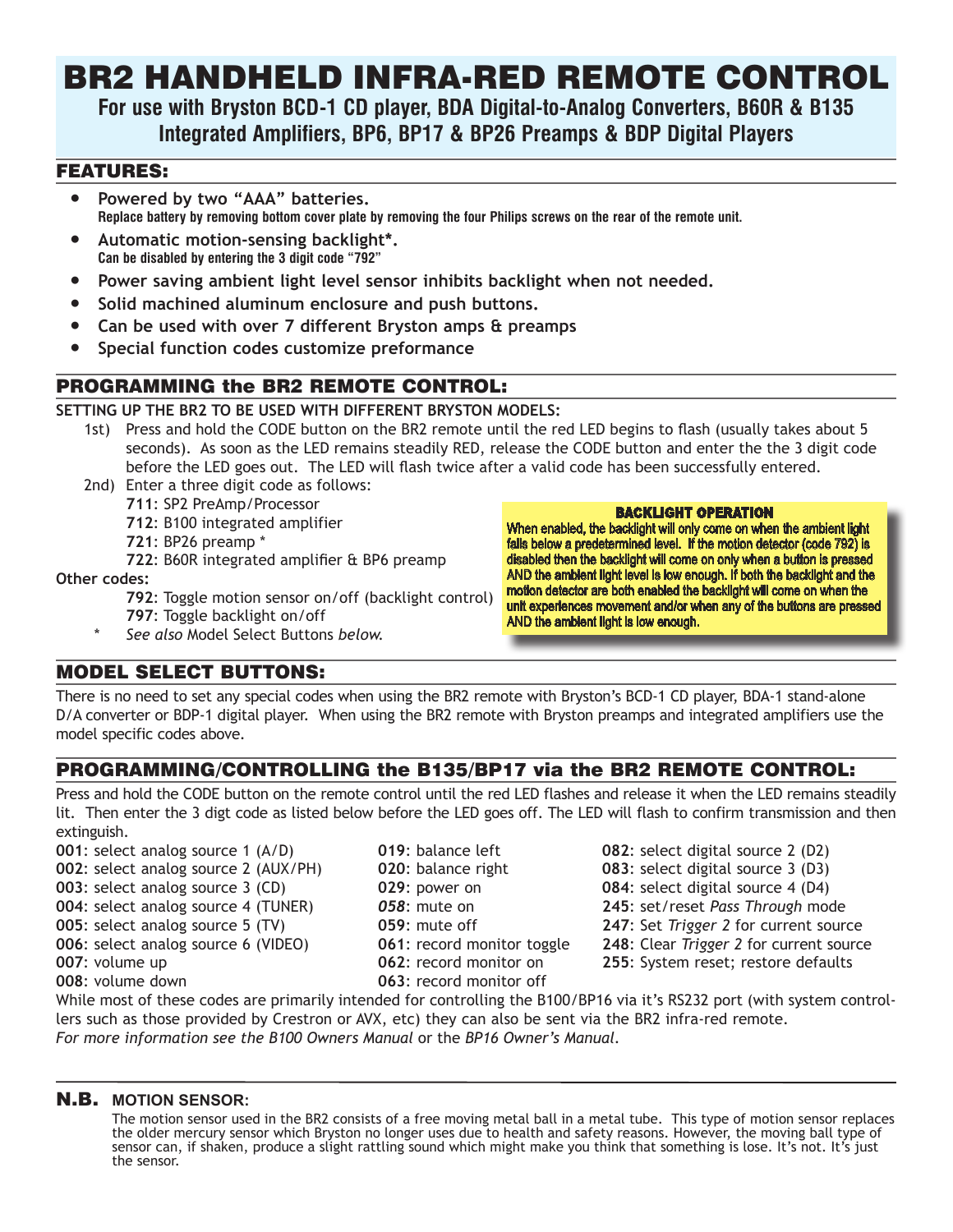## PROGRAMMING THE BDA-1 via the BR2 REMOTE CONTROL:

Press the CODE button on the remote control until the red LED lights and then enter the 3 digt code as listed below. The LED will flash to confirm transmission and then extinguish.

- 
- 
- 
- **021:** source OPTO-1 **026:** source SPDIF-4 **250:** Output level 0dB **024:** source SPDIF-2 **029:** Power ON/OFF **253:** Output level -3dB **025**: source SPDIF-3 **030:** Upsampling ON/OFF
- **022:** source OPTO-2 **027:** source AES/EBU **251:** Output level -1dB **023:** source SPDIF-1 **028:** source USB **252:** Output level -2dB

Codes 021 thourgh 030 mimic the actions of the corresponding dedicated buttons on the BR2. These codes can also be sent to the BDA-1 via the RS232 control port to facilitate the use of system controllers such as those provided by AVX, Crestron, etc.

*For more information see the BDA-1 Owners Manual* 

## IMPORTANT SAFETY INSTRUCTIONS:

**The lightning flash with arrowhead symbol within an equilateral triangle, is intended to alert the user to the presence of un-insulated "dangerous voltage " within the product's enclosure that may be of sufficient magnitude to constitute a risk of electric shock to persons.** 



**The exclamation point within an equilateral triangle is intended to alert the user to the presence of important operating and maintenance (servicing) instructions in the literature accompanying the product.** 

- **1. Read these instructions.**
- **2. Keep these instructions.**
- **3. Heed all warnings.**
- **4. Follow all instructions.**
- **5. Do not use this apparatus near water.**
- **6. Clean only with dry cloth.**
- **7. Do not use or store near any heat sources such as radiators, heat registers, stoves, or other apparatus (including amplifiers) that produce heat. 8. Refer all servicing to qualified service personnel. Servicing is required when the apparatus has been damaged in any way, such as power-**
- **supply cord or plug is damaged, liquid has been spilled or objects have fallen into the apparatus, the apparatus has been exposed to rain or moisture, does not operate normally, or has been dropped.**

**WARNING: TO REDUCE THE RISK OF FIRE OR ELECTRIC SHOCK, DO NOT EXPOSE THIS APPARATUS TO RAIN OR MOISTURE. DO NOT EXPOSE THIS EQUIPMENT TO DRIPPING OR SPLASHING AND ENSURE THAT NO OBJECTS FILLED WITH LIQUIDS, SUCH AS VASES, ARE PLACED ON THE EQUIPMENT.**